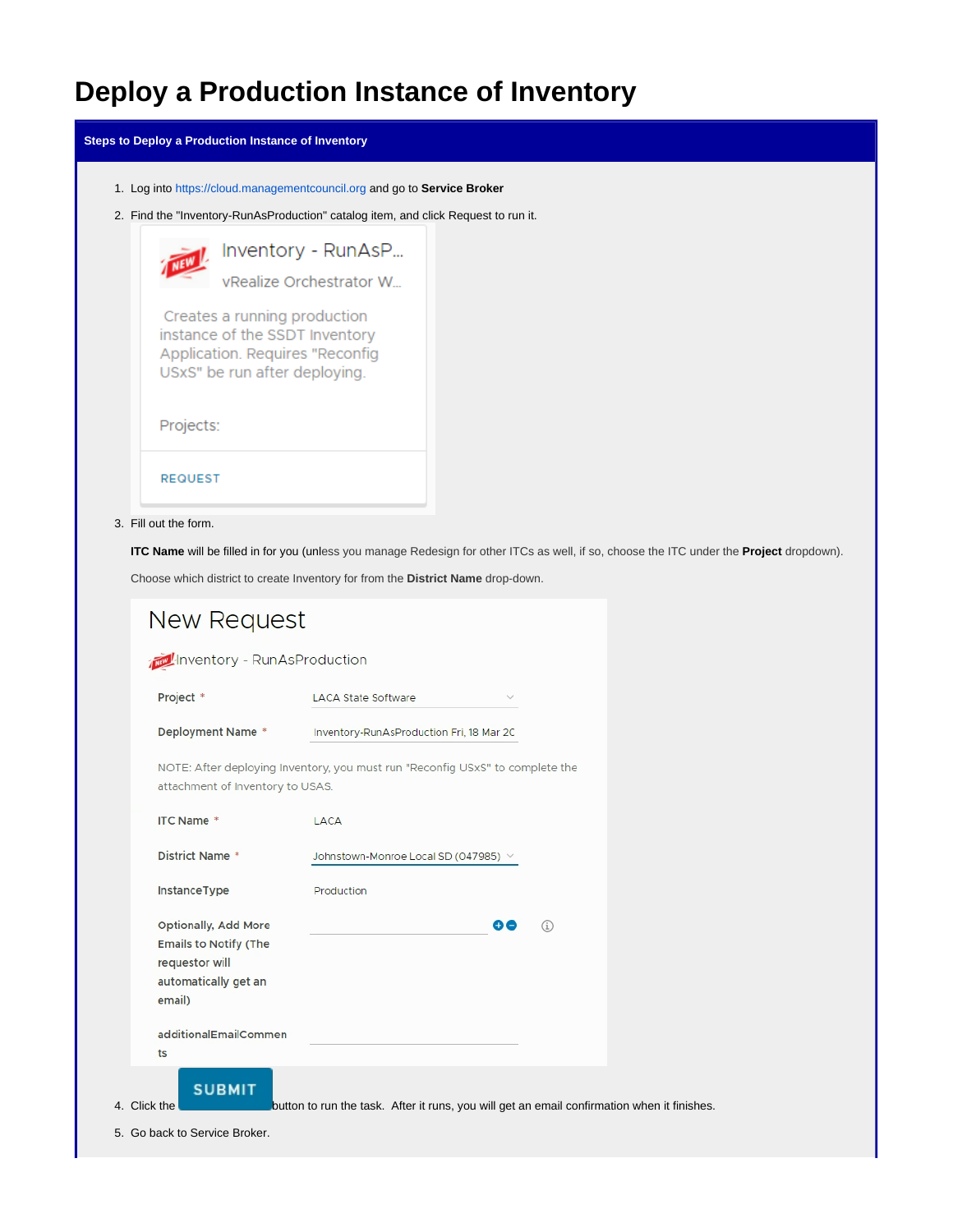## 6. Find the "Reconfig USxS" catalog item, and click Request to run it.



## 7. Fill out the form.

Be sure to choose "Production" for the **Instance Type**.

Under **Select an application deployment to reconfigure,** choose the itc-district-application combination for the district you need to reconfigure for Workflows.

For **Run Date/Time** choose a time to run this reconfig.

WARNING: Running Reconfig USxS will take the application offline for a few minutes, be sure to scheduled this to run during non-Ø production hours!

| New Request                                                                                                                                                                                                                                                                                                                                                                                                                                                      |                                          |        |  |  |
|------------------------------------------------------------------------------------------------------------------------------------------------------------------------------------------------------------------------------------------------------------------------------------------------------------------------------------------------------------------------------------------------------------------------------------------------------------------|------------------------------------------|--------|--|--|
| Reconfig USxS                                                                                                                                                                                                                                                                                                                                                                                                                                                    |                                          |        |  |  |
| Project *                                                                                                                                                                                                                                                                                                                                                                                                                                                        | <b>LACA State Software</b>               |        |  |  |
| Deployment Name *                                                                                                                                                                                                                                                                                                                                                                                                                                                | ReconfigUSxS Fri, 18 Mar 2022 19:37:40 G |        |  |  |
| CAUTION: Running this item will reconfigure a production instance of USAS or<br>USPS, taking it offline for a few minutes. Use this item after deploying a new<br>INVENTORY or WORKFLOWS instance. INVENTORY and WORKFLOWS add new<br>API keys into USAS configuration, but they do not take effect until you run this item<br>to apply the changes and restart USAS/USPS.<br>For INVENTORY : Reconfig USAS ONLY!<br>For WORKFLOWS: Reconfig USAS and USPS both! |                                          |        |  |  |
| <b>ITC Name *</b>                                                                                                                                                                                                                                                                                                                                                                                                                                                | <b>LACA</b>                              |        |  |  |
| Instance Type *                                                                                                                                                                                                                                                                                                                                                                                                                                                  | production                               |        |  |  |
| Select an application<br>deployment to<br>reconfigure *                                                                                                                                                                                                                                                                                                                                                                                                          | laca-ce-usas                             |        |  |  |
| Run Date/Time *                                                                                                                                                                                                                                                                                                                                                                                                                                                  | 03/18/2022 10:00 PM                      | r<br>m |  |  |